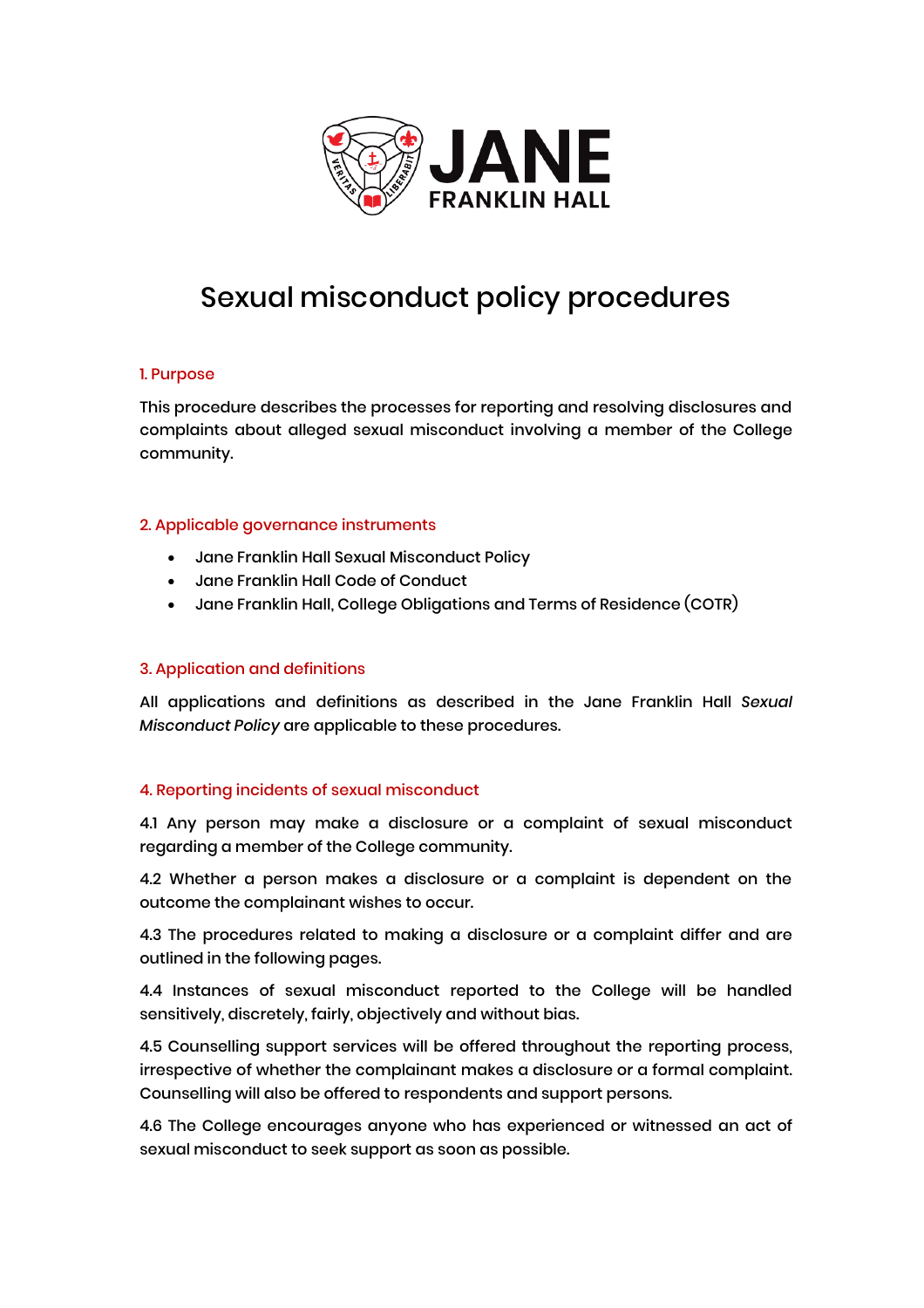4.7 Support can be given by anyone at the College, although complainants are encouraged to talk to a Senior Resident, the Dean of Students, the Principal or an external counselling and advice service.

4.8 Recommended external advice services include but are not limited to: the University Safe and Fair Community Unit (SaFCU); Sexual Assault Support Services (SASS); University of Tasmania Counsellor; Lifeline; Beyondblue; or to Tasmania Police (see contact details on page 6 of this procedure).

4.9 The confidentiality and privacy of complainants and respondents will be maintained where possible, noting that the College also has reporting obligations to the University and, in the case of complainants under 18 years of age, to Tasmania Police.

4.10 All records and information generated during a disclosure or formal complaint are stored confidentially by the College.

4.11 The College may need to speak with others to progress a matter, to comply with obligations at law, or to implement appropriate safety measures. As far as possible, the complainant will be spoken to prior to the required action being taken.

4.12 For complainant's over 18 years of age, the complainant may choose to report the matter to the police. The College cannot do this on the complaint's behalf, although it can provide support to the complainant to make a police report. For complainants under 18, the College must report the matter to police.

4.13 The opportunities for the College to provide appropriate support and identify and respond to risks and incidents may be limited if:

- A report is made anonymously or without all of the details;
- Significant time has passed between incident and report;
- The complainant and/or the respondent is/are no longer at the College, and/or;
- Information is disclosed to the College by a support person in the absence of the complainant.

4.14 If a complaint is made directly to an external agency such as the University of Tasmania or the Tasmania Police, the College may also take action to ensure the safety and wellbeing of the community.

4.15 In some cases the College may itself decide to initiate a complaint.

#### 5. Making a disclosure

5.1 A disclosure is not a formal complaint. It can be a way for a complainant to raise an issue and seek support or advice on possible reporting options.

5.2 At the College, disclosures can be made to any member of our community, although complainants are encouraged to raise the matter with any Senior Resident, the Dean of Students or the Principal.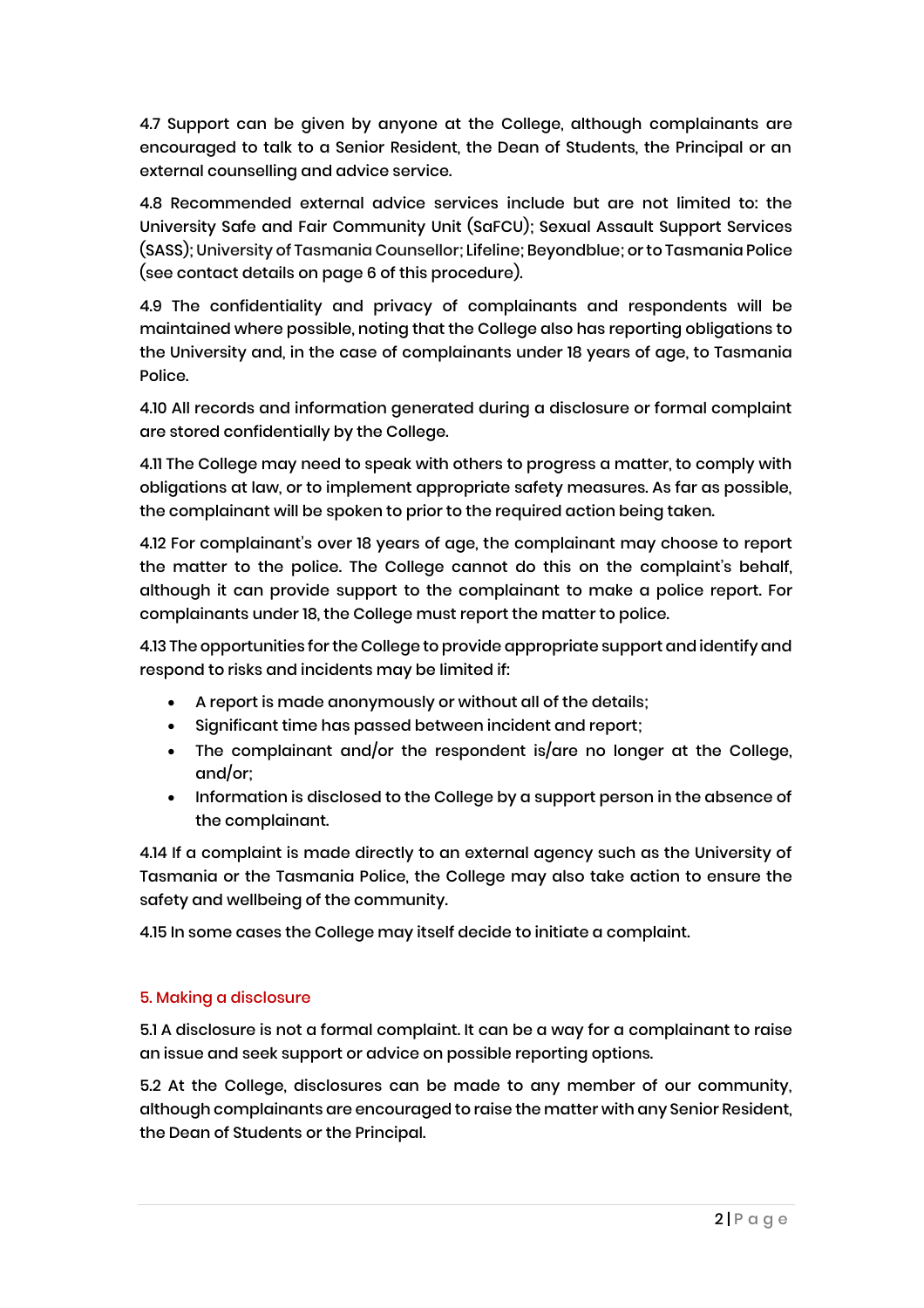5. 3 The Dean of Students and/or the Principal will be notified of any disclosures made to Senior Residents or other staff, although the level of detail passed on will depend on the complainant's wishes.

5.4 Details of complaints are taken and stored confidentially.

5.5 When a disclosure is made the College can:

- Assist with information and referral to available support and advocacy services; and/or
- Advise the complainant of options for possible further action;
- Provide information about College policies.

5.6 Unless deemed essential for safety reasons, the College will take no other action unless a formal complaint is made to the College.

5.7 A support person, or those who have witnessed or have knowledge of an act of sexual misconduct can also make a disclosure.

#### 6. Making a formal complaint

6.1 It is not necessary for a complainant to have made a disclosure before submitting a formal complaint.

6.2 Formal complaints are dealt with by the Dean of Students and the Principal. In the event of their unavailability or of a conflict of interest (including if a complaint involves one of these two people), a Council member will step in.

6.3 A support person, or those who have witnessed or have knowledge of an act of sexual misconduct cannot make a formal complaint. However, a support person can assist a complainant to make a formal complaint.

6.4 A formal complaint must be made to the Principal or the Dean of Students in writing via email or letter.

6.5 A complainant is free to change their mind about the formal complaint at any time, including to withdraw it. That decision will be respected and the College will continue to provide support, information and advice to the complainant.

6.6 The College will respect the wishes and choices of the complainant as to how the matter is dealt with to the furthest extent possible. However, as part of its commitment to providing a safe place for residents and staff to live, work and study, the College may take any necessary action to avoid foreseeable risk of harm to members of the College community.

6.7 In some cases it may be necessary to take precautionary measures upon the receipt of a formal complaint of sexual misconduct. This is to ensure:

- the safety and wellbeing of the complainant and the College community; and/or
- all reasonable risks of victimization or further inappropriate behaviours are removed; and/or
- the integrity or confidentiality of any process under these procedures; and/or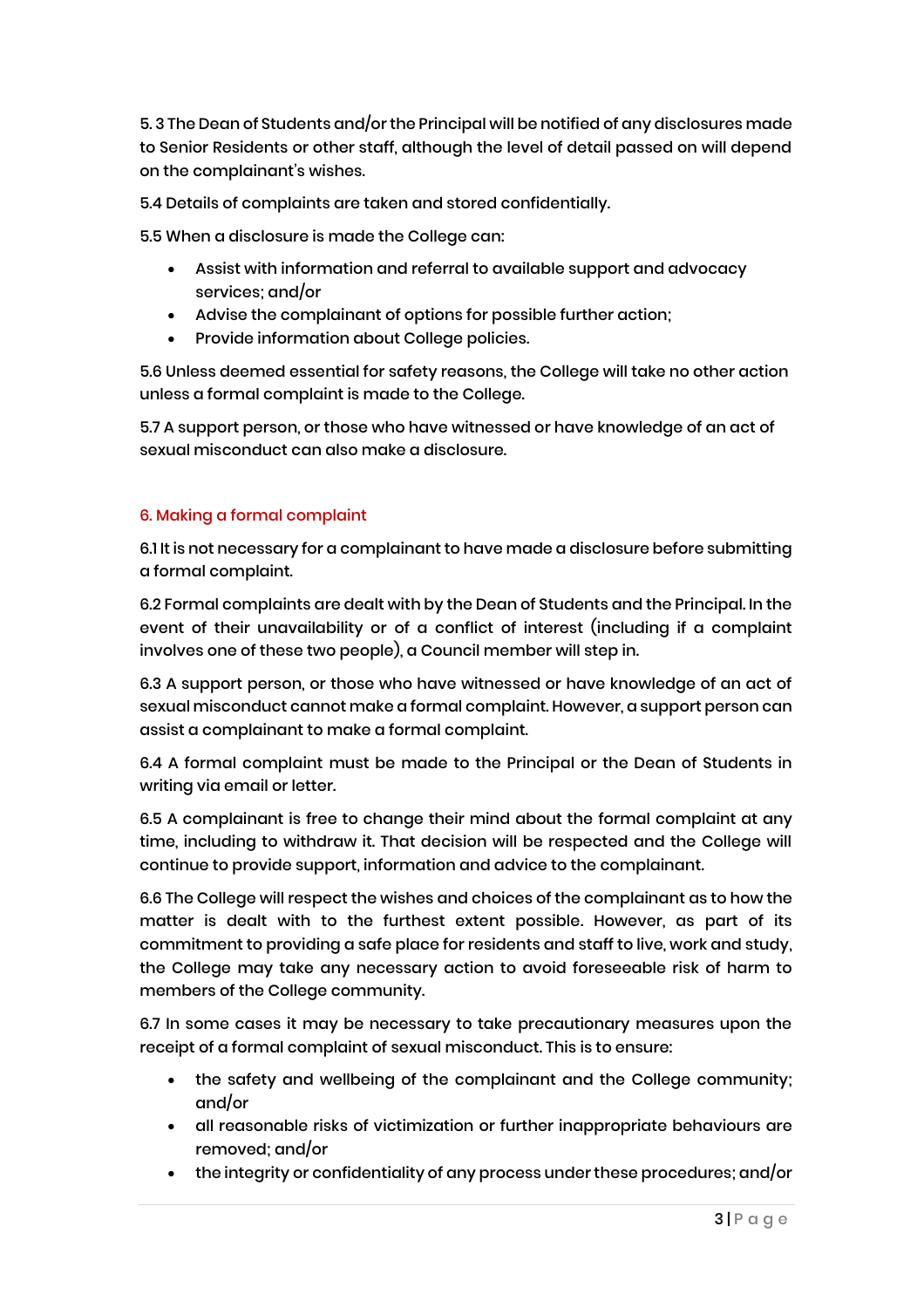• reduce negative impacts on the College's reputation or on the reputation of any member of the College community.

6.8 Precautionary measures include but are not limited to: separation of parties to the complaint; suspension or expulsion from the College; exclusion from College grounds and activities; directions to resign from leadership positions.

6.9 The Crisis Management Committee (CMC) will make decisions about the suspension or expulsion of the respondent and/or the respondent's associates from College in relation to a formal complaint. The CMC is a sub-committee of the Jane Council comprising the Chair of Council, the Deputy Chair of Council, the Principal and other members as appointed on a regular basis.<sup>1</sup>

6.10 In the event that a suspended respondent is cleared of allegations, the CMC will determine if the respondent can return to College.

6.11 In making its decision the CMC will consider a range of matters including but not limited to: the findings of the formal investigation; College safety and wellbeing; the complainant's circumstances; the likelihood of another formal complaint being laid; the respondent's past behaviour while at College including compliance with the Code of Conduct.; the safety and wellbeing of the respondent.

6.12 Precautionary measures do not in any way prejudge the outcome of an investigation.

#### 7 Processes once a formal complaint is received

7.1 STEP ONE: Initial assessment

- 7.1.1 The Dean of Students or Principal will promptly acknowledge receipt of the complaint, acknowledge the complainant's experience and offer counselling.
- 7.1.2 The Dean of Students will raise a casefile to keep records of all matters related to the complaint.
- 7.1.3 The Dean of Students and/or Principal will promptly and fairly conduct an initial assessment with the intention of determining if and what precautionary measures are required.
- 7.1.4 The Principal, or the Dean of Students in the Principal's absence, will inform the Chair of Council.
- 7.1.5 Where a serious matter occurs and involves one or more members of the University of Tasmania community, the Principal will inform the University. In the Principal's absence the Dean of Students will inform the University.

<sup>&</sup>lt;sup>1</sup> Further information on the composition of the CMC can be found in the College Handbook at [https://jane.edu.au/residents/downloads/current-resident](https://jane.edu.au/residents/downloads/current-resident-information/)[information/](https://jane.edu.au/residents/downloads/current-resident-information/)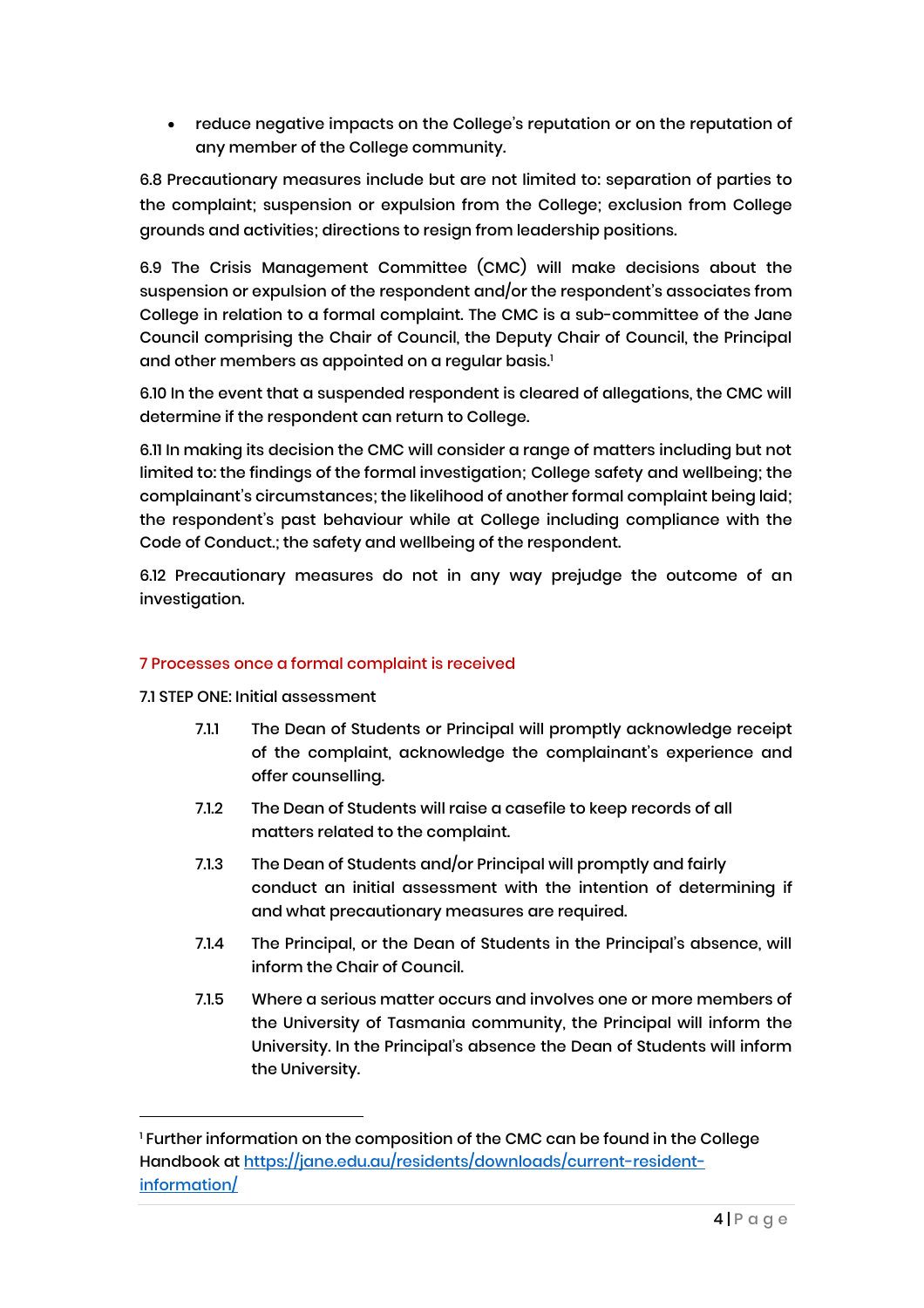#### 7.2 STEP TWO: Precautionary measures

- 7.2.1 Where it is possible that a precautionary measure is the suspension or expulsion of a student(s) from College, the Principal, with the Chair's agreement, will convene a meeting of the CMC.
- 7.2.2 The CMC will decide if a student should be suspended or expelled from the College.
- 7.2.3 If the respondent is suspended or expelled from the College, the respondent will be accommodated at the College's expense offsite for a period of up to two weeks to enable the respondent to find alternative accommodation. From the date of removal from the College, all fee payments at Jane will cease and any prepaid fees will be refunded from the date of removal with no penalty.
- 7.2.4 The respondent will be offered counselling.
- 7.2.5 In the event that a respondent is suspended from College as a precautionary measure, the College will maintain contact with the respondent until the matter is resolved by a formal investigation.

#### 7.3 STEP THREE: Formal Investigation

- 7.3.1 To reduce the risk of conflict of interest, the College may not investigate a formal complaint of sexual misconduct itself.
- 7.3.2 Should the complainant choose a resolution via criminal law, the College will support the complainant to contact the police.
- 7.3.3 If the complainant does not wish to take the matter to the police, the College may refer the investigation to an external agency. This may be SaFCU or where appropriate other external investigators, noting that external agencies are only able to investigate potential breaches of its own or the College's policies.
- 7.3.4 The College will render full assistance to any external investigation including but not limited to providing contact details of the respondent and of potential witnesses.
- 7.3.5 In the event that an investigation is outsourced, once it is underway, the College's role will become one of ongoing support and communication with the complainant and the respondent.

#### 7.4 STEP FOUR: Post Investigation

- 7.4.1 If a complaint against a suspended or expelled respondent is upheld the respondent will not be allowed to return to College.
- 7.4.2 If an investigation concludes that the complaint is unsubstantiated or there is no case to answer, the Principal will, with the Chair of Council's agreement, convene the CMC who will determine if it is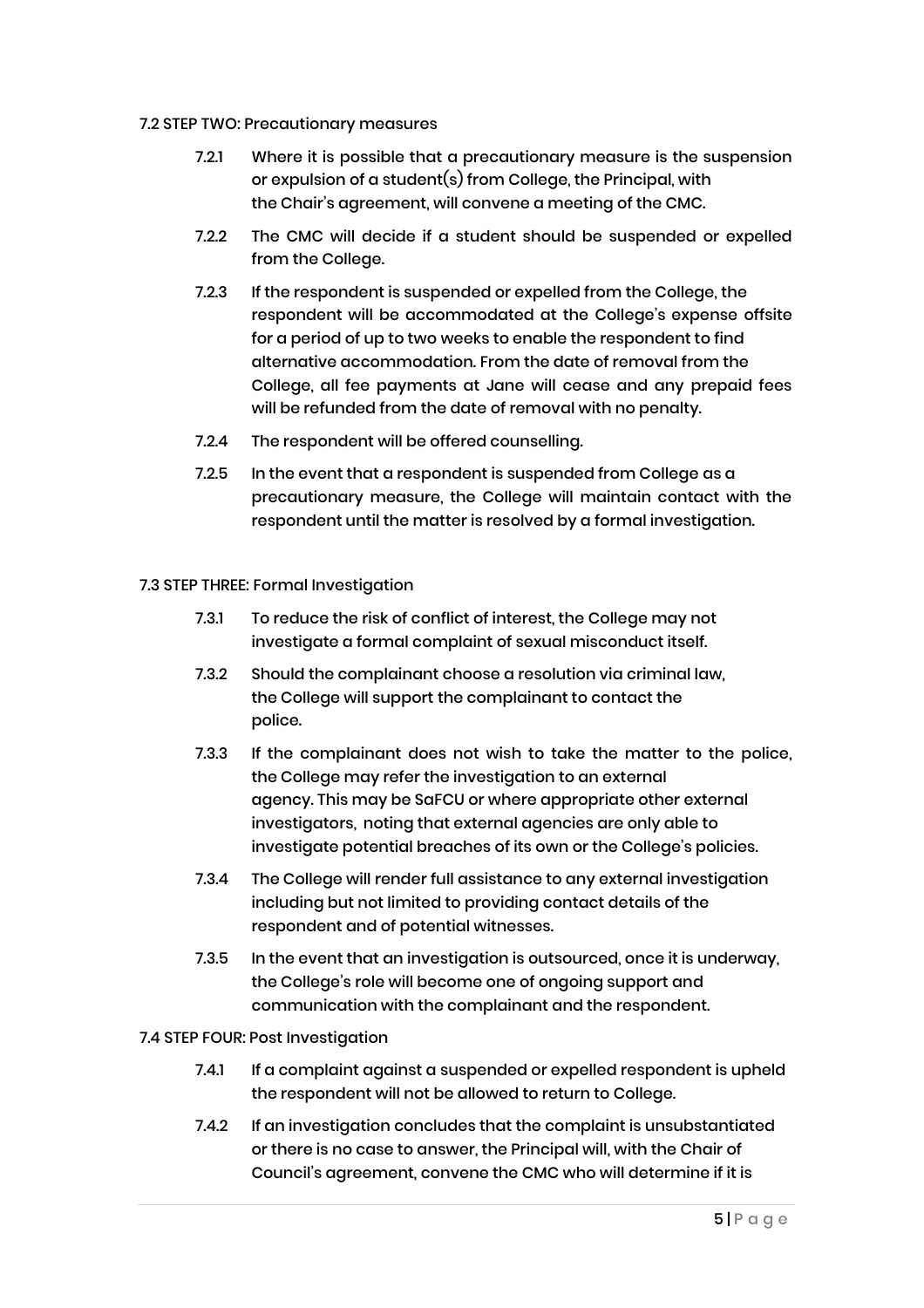appropriate for a suspended or expelled respondent to return to College.

- 7.43 At the conclusion of any investigation, regardless of the outcome, the College may take either disciplinary or preventative action to ensure the continued wellbeing of the College community.
- 7.4.4 Consequences for breaches of the sexual misconduct policy will be determined on the basis of the investigation conclusions and recommendations, seriousness of the alleged conduct, the community member's past behaviour and the wellbeing and safety of the College community.
- 7.4.5 If an investigation concludes the complaint is malicious or vexatious, disciplinary action may occur.

#### 8. Timeliness

8.1 The College will use its best endeavours to act and respond to all matters within its control in a timely manner.

8.2 In situations outside the College's control, such as an external investigation, the College will endeavour to keep all parties informed as far as possible and will continue to provide support.

#### 9. Other situations

9.1 Where either the complainant or the respondent is not a member of the Jane community, the College may act according to these procedures to ensure the safety and wellbeing of College Community members. Such action may include but is not limited to: providing support, taking precautionary measures or applying disciplinary measures.

#### 10. Review

10.1 At the latest, these procedures will be reviewed at the same time as the review of the Sexual Misconduct policy is undertaken.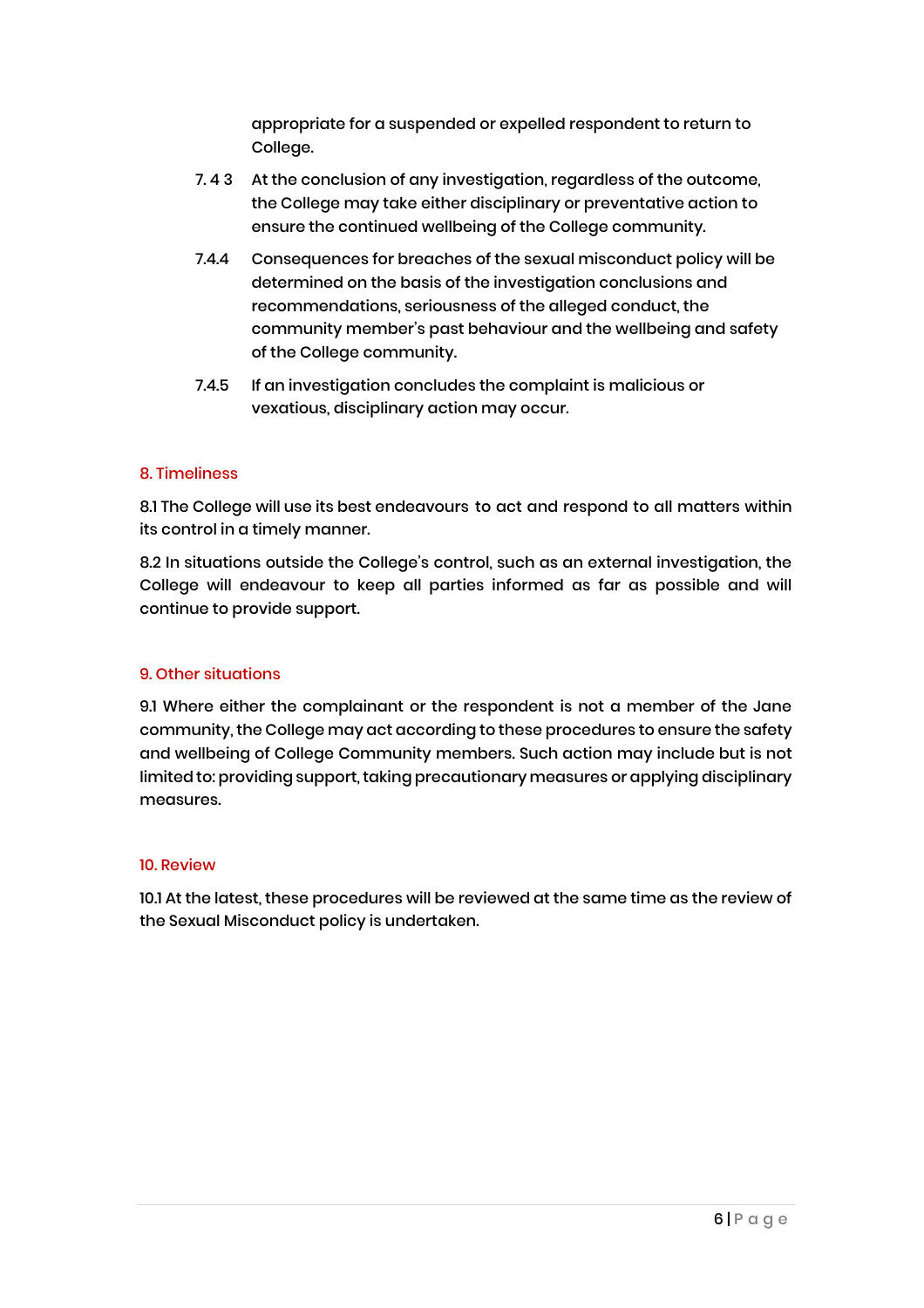### External advice contact details

University of Tasmania

 $\begin{array}{c} \hline \end{array}$ 

| $\circ$                           | Safe and Fair Community Unit (SaFCU)                                                                                  | 6226 2560 OR                                         |
|-----------------------------------|-----------------------------------------------------------------------------------------------------------------------|------------------------------------------------------|
| $\Omega$<br>$\Omega$              | SaFCU@utas.edu.au<br>Counsellor<br>After Hours counsellor                                                             | 1800 817 675<br>1300 511 709<br>text on 0488 884 168 |
| $\circ$<br>$\circ$                | Sexual Assault Support Services (SASS)<br><b>During business hours</b><br>SASS 24-hour crisis support<br>(1800697877) | 62310044<br><b>1800 MYSUPPORT</b>                    |
| Lifeline                          |                                                                                                                       | 13 11 11                                             |
| Beyondblue                        |                                                                                                                       | 1300 22 46 36                                        |
| Tasmania Police (non-emergencies) |                                                                                                                       | 131 444                                              |
|                                   |                                                                                                                       |                                                      |

# Emergencies 000